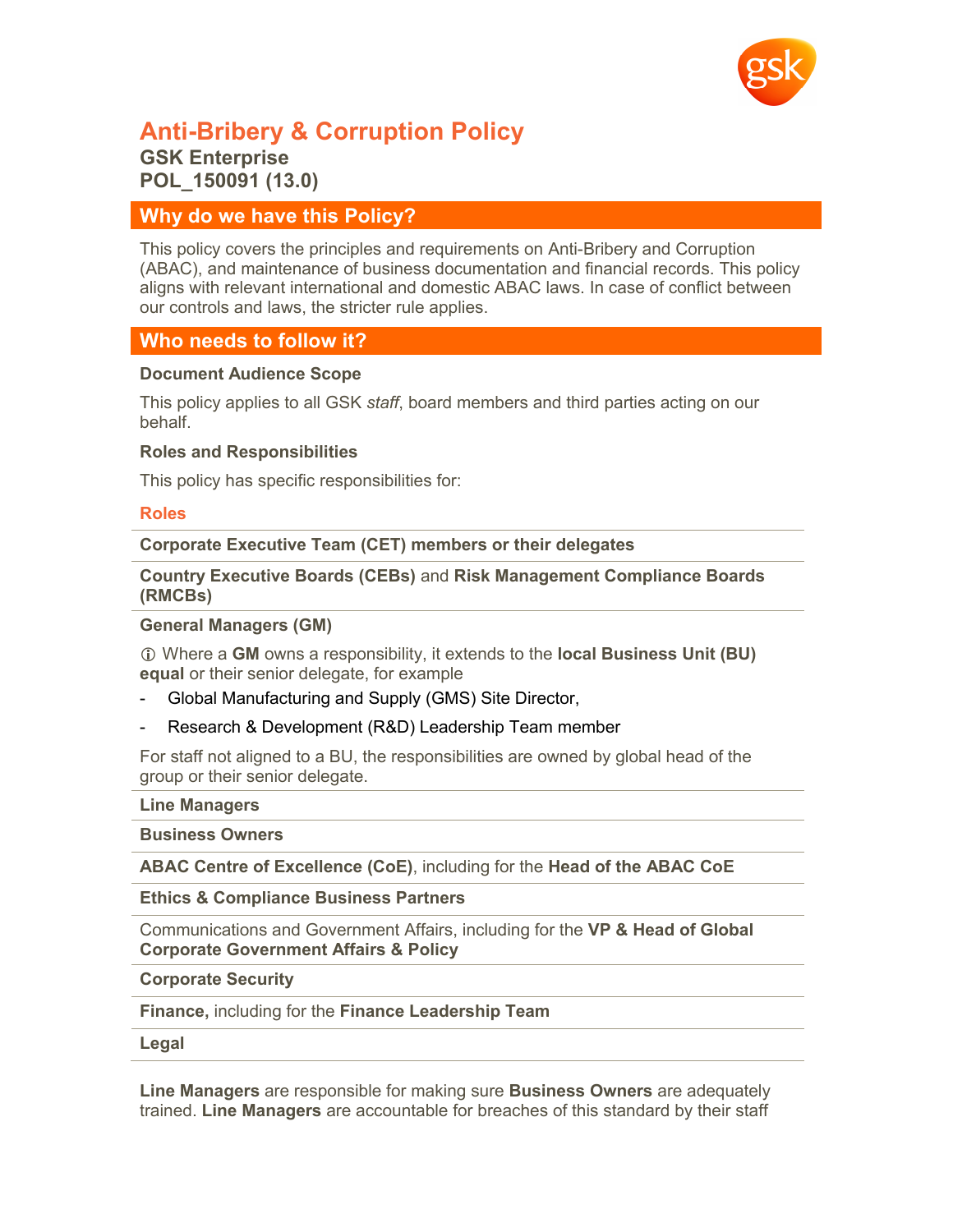

when the manager knew, or should have reasonably known, that such breaches were taking place.

**Business Owner** is responsible for making sure that any relevant controls in this document are complied with by third parties as required by the engagement.

## $Key:$  Critical action  $\bigcirc$  Helpful tip

## **What do you need to know/do?**

We have a zero tolerance towards all forms of corruption. Corruption includes, but is not limited to:

- **Bribery** 
	- We do not, directly or through a third party, promise, offer, make, authorise, solicit or accept any financial or other advantage, to or from anyone to obtain or retain business, or secure an improper advantage in the conduct of business.
	- Financial or other advantage covers anything of value, including cash, gifts, services, job offers, loans, travel expenses, entertainment or hospitality. Personal funds cannot be used to circumvent this policy.
	- We prohibit all facilitation payments as they are bribes. Facilitation payments are unofficial, improper, small transfers of value offered or made to secure or expedite a routine or necessary action to which we are legally entitled.
- *Money laundering*
	- We do not conduct transactions that involve a benefit, property or proceeds resulting from crime including bribery, fraud and tax avoidance. Conducting those transactions may result in a breach of anti-money laundering laws and may require external reporting.
- *Tax evasion* 
	- We do not facilitate the evasion of taxes.
- *Fraud*

This applies to our interactions with *government officials* and persons in the private sector.

If you breach this policy you may also be breaking the law and there may be consequences for you and/or GSK. You could face disciplinary action that could lead to you losing your job, being fined and/or sentenced to prison.

We are committed to maintaining accurate financial records.

Personal funds are not used to circumvent this policy.

# **1. ABAC Principles and Governance**

### **1.1. ABAC Foundation Principles**

Our four ABAC Foundational Principles are in line with our corporate values and expectations. They help us analyse if corruption is a risk: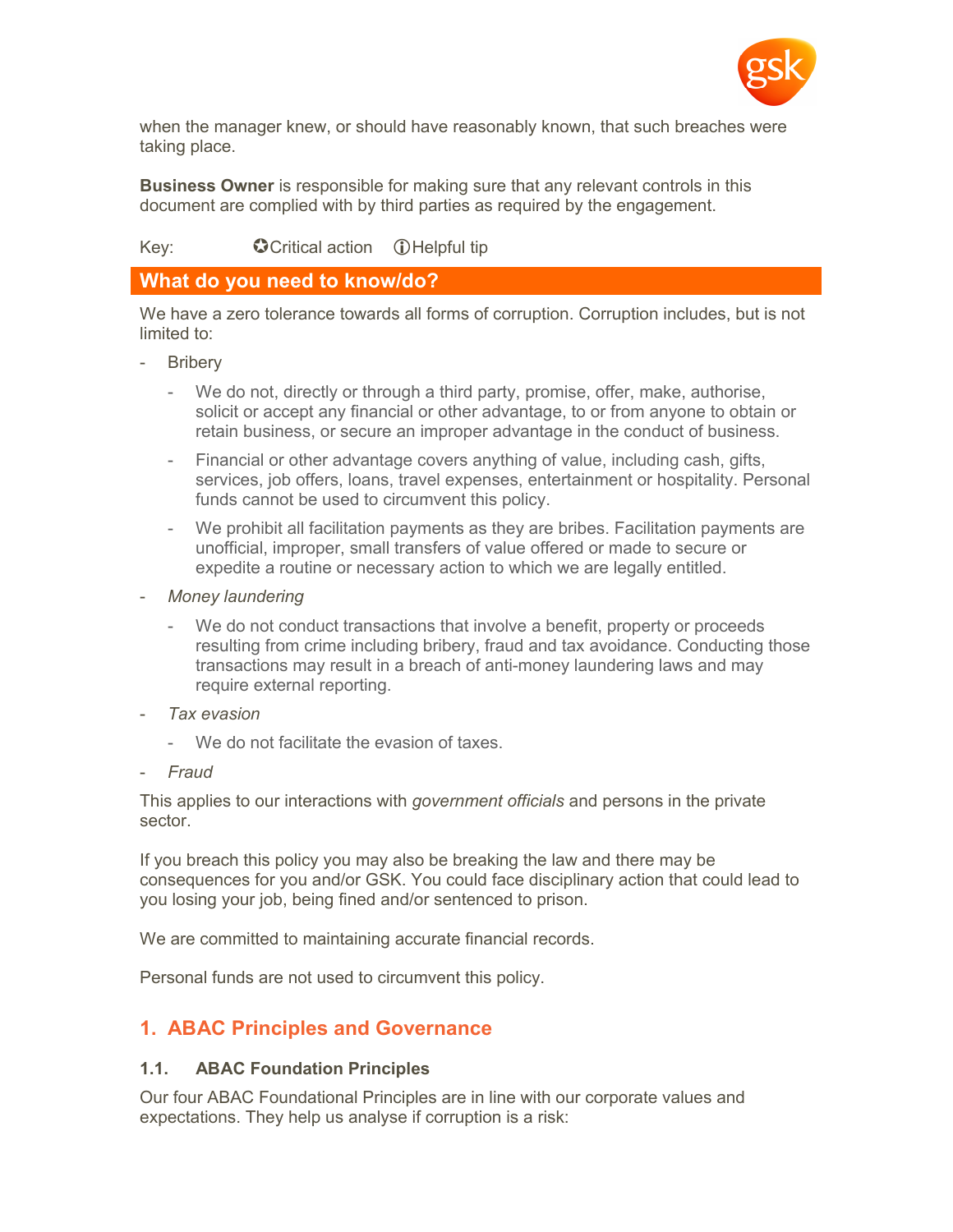

- Legitimacy of intent: our activities, interactions and transactions have a valid purpose and are conducted in line with our values and expectations. Ask yourself:
	- Is what I am doing legal and in line with GSK values, expectations and standards?
	- Am I suspicious about the transaction, the parties and/or the assets involved?
	- Would my or the company's reputation be impacted if what I am doing was made public?
- Transparency: everything we do is open, transparent and properly documented. Ask yourself:
	- Will there be enough documentation to show why my actions were appropriate?
	- Have the details of the transaction been accurately recorded?
	- Could my actions be seen as trying to attain a hidden objective?
- Proportionality: transfers of value made and resources invested meet but do not exceed the needs of the interaction or transaction. Ask yourself:
	- Do we need this service?
	- Can we use GSK resources?
	- Is the payment at *fair market value* (FMV)?
	- Is the amount of product requested for donation proportionate to the need?
	- Is the transaction in line with our previous transactions with the third party?
- No conflict of interest or undue influence: we do not exercise undue influence over those who interact with us. We avoid situations that create or appear to create conflicts of interest. Ask yourself:
	- Could any activity be seen as an attempt to improperly influence our business?
	- Am I showing favouritism with a third party because of the relationship that I have with them?
	- Have I taken the right steps to manage any actual or perceived conflicts of interest?

The questions above are not exhaustive and are only suggested as examples.

# **1.2. Our ABAC Programme**

Our ABAC Programme follows the [Internal Control Framework](http://tinyurl.gsk.com/2cd33c) (ICF) for the management of the bribery and corruption risk:

- Our leadership lead by example, making us aware of the ethical importance and critical role of our ABAC principles.
- We perform a risk assessment to determine the company's exposure to bribery and corruption risk. We regularly review and update the risk assessment to reflect changes in our risk profile.
- We support the ABAC principles in this policy with the corporate written standards which make up our ABAC Programme.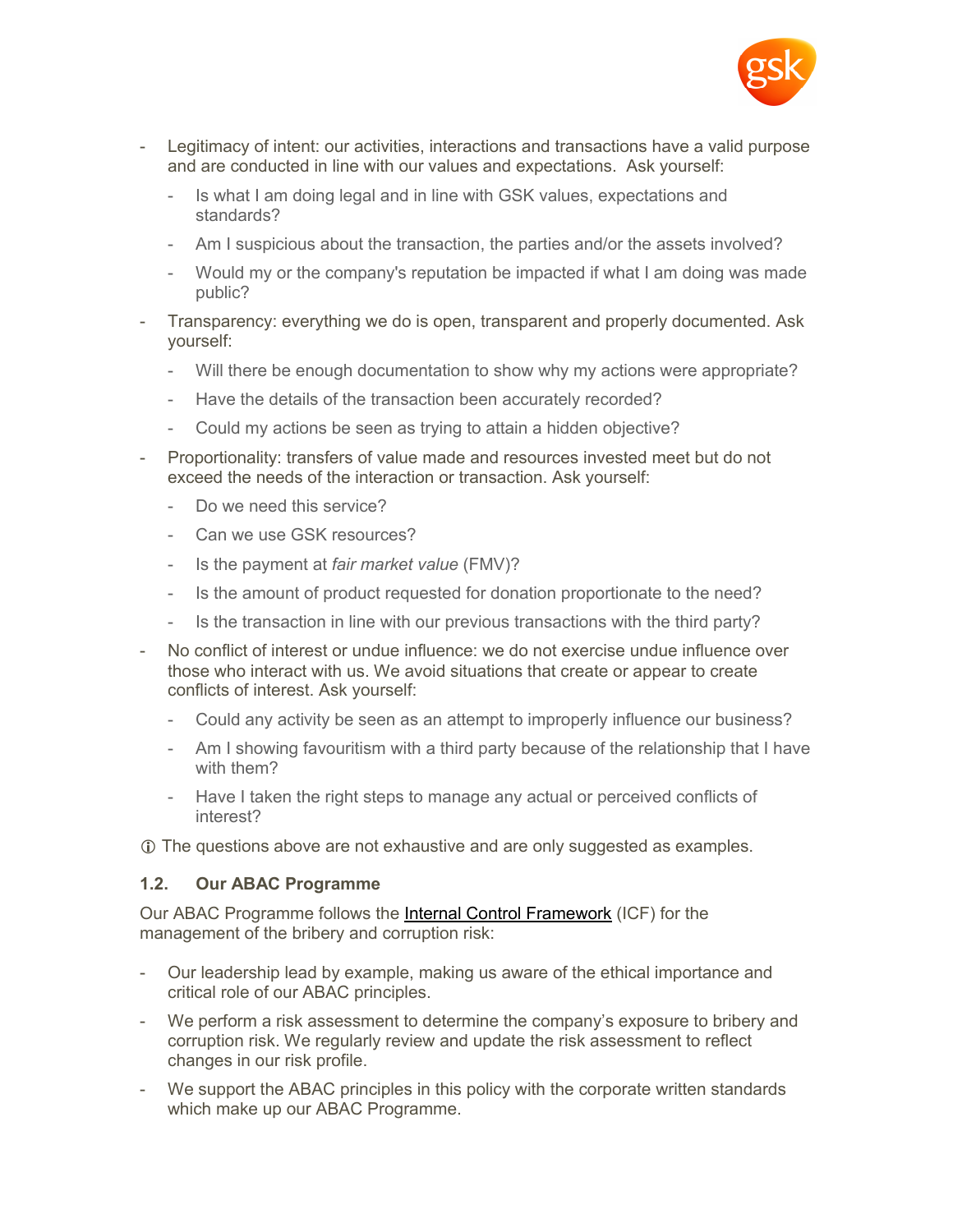

- We provide mandatory periodic ABAC training to our staff and relevant third parties aligned with their roles, responsibilities and risks they face.
- Our [ABAC website](http://tinyurl.gsk.com/d8a2b3) and communications provide ABAC awareness and support across the company.
- We monitor for breaches that may occur to our ABAC controls. We respond to problems promptly, investigating root causes and putting plans in place that help us improve our ABAC Programme.
- Those involved in any ABAC violation are subject to our disciplinary procedures and may result in termination. You may also be breaking the law and could face fines or prison.
- We perform independent business monitoring and independent assurance as part of our ABAC Programme.
- Risk governance forums provide enterprise oversight of our management of the bribery and corruption risk. The **ABAC Governance Board** is the enterprise risk forum responsible for governance of the ABAC Programme. Visit the [ABAC website](http://tinyurl.gsk.com/d8a2b3) for details and contacts.

### **1.3. ABAC collaborations, collective actions and benchmarking**

Before engaging in the following external activities, **Business Owner** obtains written **ABAC CoE** approval:

- Supporting anti-corruption *collective actions.*
- Joining, partnering or having a leadership role in an external organisation in the area of anti-corruption.
- Taking part in external ABAC benchmarking.

Written requests are made to the **Head of the ABAC CoE** (see [ABAC website\)](http://tinyURL.gsk.com/d8a2b3) and include:

- Purpose of the engagement.
- Name of the other external participants.
- Length of engagement.
- Resources needed by GSK and expected output.

**Head of the ABAC CoE** reviews the proposal and approves or rejects participation in the engagement.

10 See the Grants and Donations Procedure [\(SOP\\_264719](http://tinyurl.gsk.com/cb01dd)) for grant funding of anticorruption initiatives led by external groups.

**T** See the Protecting and Mitigating Risk from External and Internal Communications Activities Procedure ([SOP\\_191843\)](http://tinyurl.gsk.com/b1e4ab) when engaging externally on behalf of the company.

# **2. Interactions with Government Officials**

A high degree of risk exists when we interact with government officials who may be in an actual or perceived position of influence which could affect our business.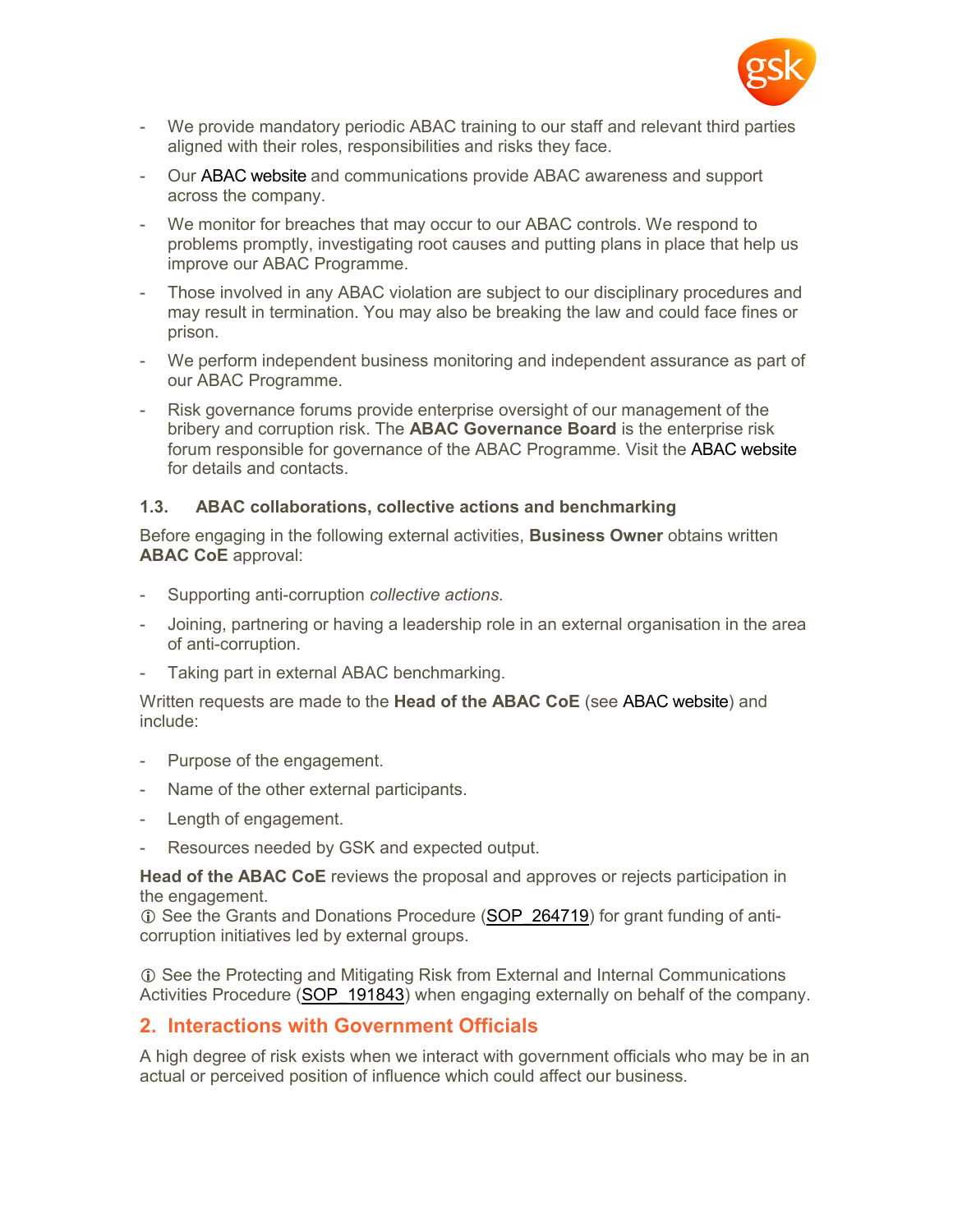

We do not improperly influence a government official to obtain or retain business or an advantage in business.

When interacting with government officials, we follow relevant written standards, laws, regulations and codes of conduct applicable to government officials.

#### **Who and what are excluded from this section 2?**

- External experts, including Healthcare Professionals (HCPs) and Other Healthcare Staff (OHS)
- For further information reference:
	- Codes of Practice for Promotion and Scientific Engagement (STD\_344428 for [Prescription Medicines](http://tinyurl.gsk.com/b962bc) and [STD-CHC-401](http://tinyurl.gsk.com/7fe3a7) for Consumer Healthcare) and
	- Engaging with External Experts to Provide Services SOP (SOP 344448).

If the interaction is out of scope of the written standards referenced above, then follow the controls in Appendix 1 of the Engaging with External Experts to Provide Services SOP ([SOP\\_344448\)](http://tinyURL.gsk.com/89c8be).

- *Public Policy Groups*

You are allowed to work with public policy groups that engage government officials and/or arrange events involving government officials.

 For further information reference the Working Public Policy Groups SOP ([SOP\\_264721\)](http://tinyurl.gsk.com/7d6fd1).

- *Market research*

Market research activities, conducted by a third party on our behalf, in which payments may be made to government officials, are allowed when:

- we do not know of the names of the individuals taking part in the research,
- payment is at FMV,
- research funded by us is not disclosed to the recipients at the point of recruitment, and
- our activity follows relevant GSK written standards.
- Official interactions with governments

Legitimate business with governments is allowed when:

- promoting products
- executing contracts
- exchanging scientific and medical information
- paying official published fees for the services or goods they provide
- **Business Owner**, reviews and approves fees to ensure they are in line with official published fees

#### **2.1 Definition of Government Official**

'Government' refers to all levels and subdivisions of governments, i.e. local, regional, national, administrative, legislative, executive, or judicial, and royal or ruling families.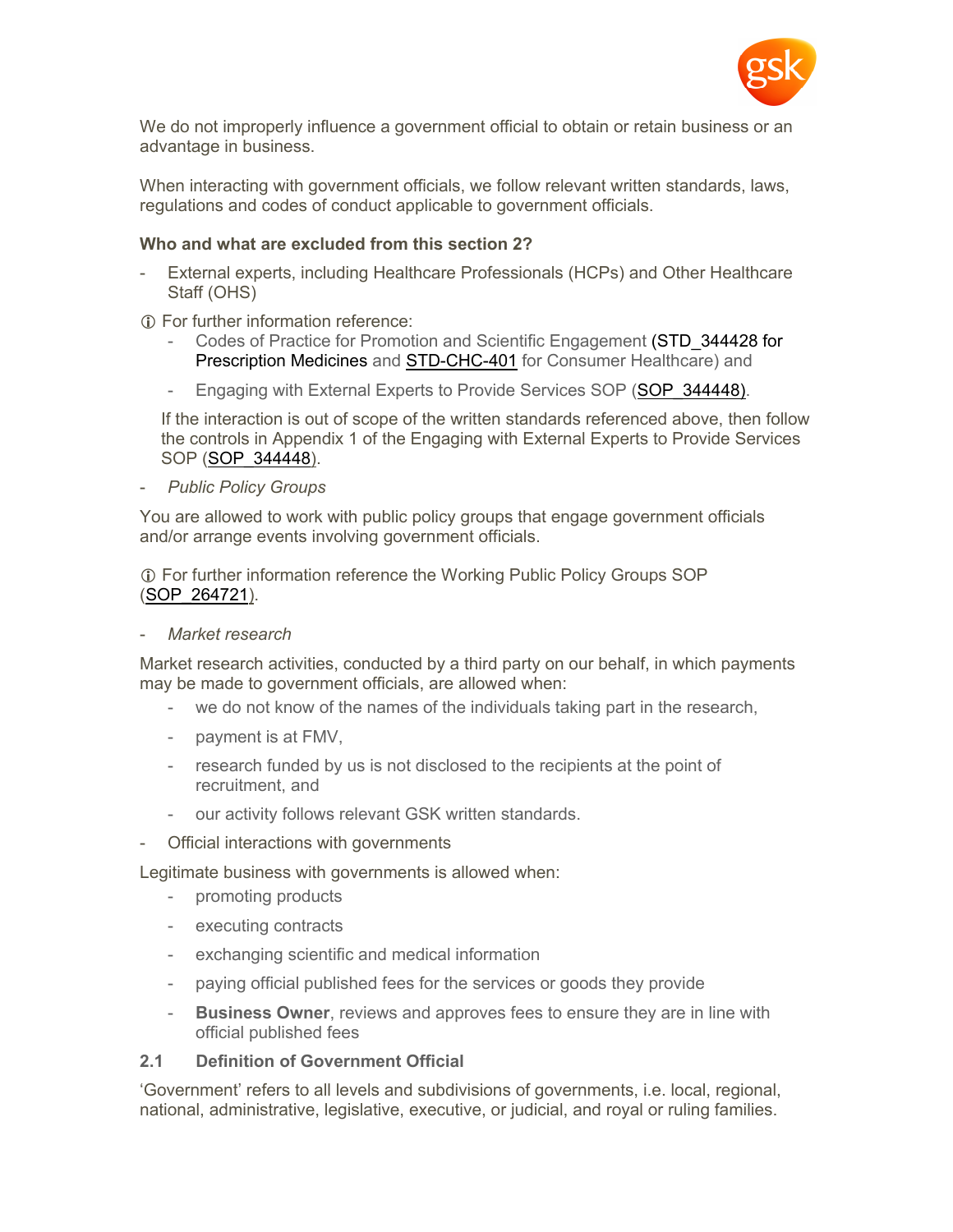

Government officials are defined broadly as:

- Any officer or employee of a government or any department, agency, or instrumentality of a government (which includes public enterprises, and entities owned or controlled by the state);
- Any officer or employee of a public international organisation (for example, the World Bank or United Nations);
- Any officer or employee of a political party, or any candidate for public office;
- Any person defined as a government or public official under applicable local laws (including anti-bribery and corruption laws) and not already covered by any of the above; and/or
- Any person acting in an official capacity for or on behalf of any of the above.

We extend the definition of government official to any person with close family members who are government officials with the capacity, actual or perceived, to influence or take official decisions affecting GSK business.

In case of disagreement regarding the government official status of a person, Legal makes a final determination. If the disagreement is regarding the actual or perceived position of influence which could affect our business, the final decision lies with the **GM** acting upon advice from **Legal**.

 The definitions contained in this section are broad and open to different interpretations. **CEB**s are responsible for communicating examples of domestic government officials for their market, including what should be understood by "close family members". This is done through the issuing and effective communication of a local guidance document.

### **2.2 Travel & Accommodation Expenses**

We pay or reimburse travel and accommodation for government officials when there is a legal requirement to do so. **Business Owner** consults **Legal** before paying.

We do not pay in any other cases without a granted **CET / delegate** exception per section 2.9. If an exception is approved only the following may be paid for or reimbursed, unless the government official is prohibited from accepting:

- Reasonable travel arrangement:

Economy class is booked for air travel. If required by law, or part of a fee for service agreement, a higher class is allowed. In these cases, the class cannot be higher than the limits for GSK staff.

First class rail is allowed for trips greater than two hours when standard/coach class does not offer a reasonable level of comfort.

Local ground transportation (e.g. a simple taxi ride) does not require **CET member / delegate** exception approval.

- Cost of overnight accommodation where it is not practical to travel to and back from the venue in one day. This cannot be higher than the limits for GSK staff.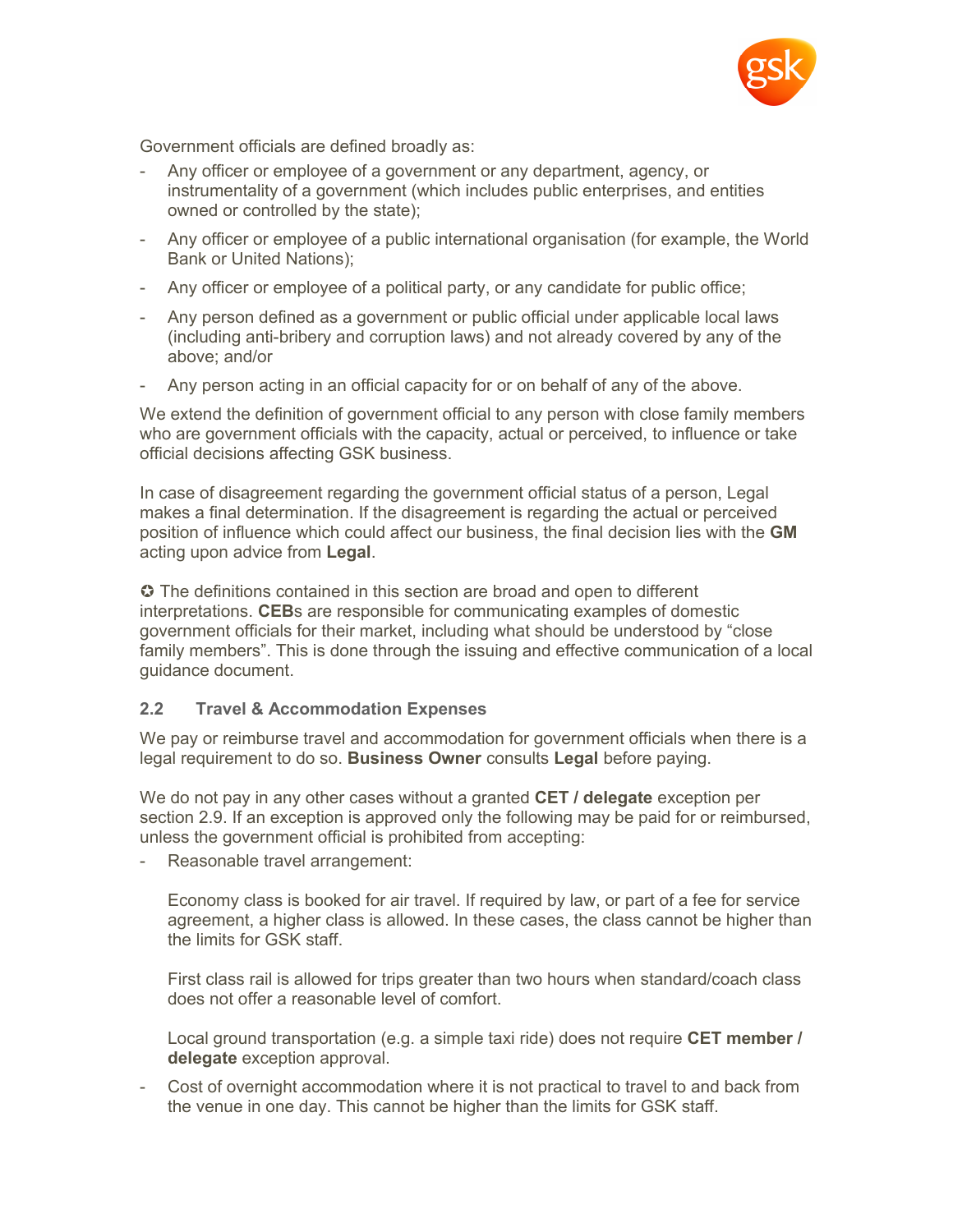

Meals within the requirements of the Gifts, Hospitality and Entertainment Policy ([POL\\_243431](http://tinyurl.gsk.com/756309)).

Travel and accommodation booking and changes are made through GSK designated travel agencies. When government bodies are required to follow their own arrangements, we reimburse the government body only after receiving the original receipts for each expense. We do not pay or reimburse these types of expenses directly to the government official.

For meals and local ground transportation where GSK staff is present, payment is made directly by us. Otherwise we pay or reimburse the government bodies of the government officials. If the government body is unable to accept these payments, we pay or reimburse directly to the government official. Such reimbursement requires the prior approval of your **Line Manager**.

### **2.3 Hospitality**

**Business Owner** follows the Gifts, Hospitality and Entertainment Policy ([POL\\_243431](http://tinyurl.gsk.com/756309)) when offering or accepting hospitality (i.e. meals or drinks) to or from government officials*.*

### **2.4 Meetings with government officials**

Meetings with government officials are only for legitimate GSK business. Meetings follow relevant laws, including competition and anti-bribery and corruption laws.

Meetings occur in the ordinary course of business in:

- The offices of the government official in the country where they are based.
- At a GSK office/site, in accordance with section 2.5.
- In the context of a formal and permitted site visit.
- At a *third-party meeting*.

**GM** authorises meetings with government officials in a different location from those listed above. This can be done through a general approval or on a case-by-case basis. See section 2.3 for permitted hospitality.

#### **2.5 Site Visits**

Government officials may visit our sites if not prohibited by local laws, regulations and codes of conduct of the government official and at least one of the following are met:

- There is a valid business, clinical, scientific, technology, regulatory, medical or public policy reason for the visit —e.g. review meeting.
- They will be taking part in a specific official function, e.g. formally opening the site or an extension.
- There are valid diplomatic or courtesy reasons.

Where we are involved in the selection of the government official it is solely on the basis that the site visit is relevant to the government official's duties.

**GM** of the country where the government official is based and of the country where the visit is taking place, approves the invitations unless the visit is required by law. This can be done through a general approval or on a case-by-case basis.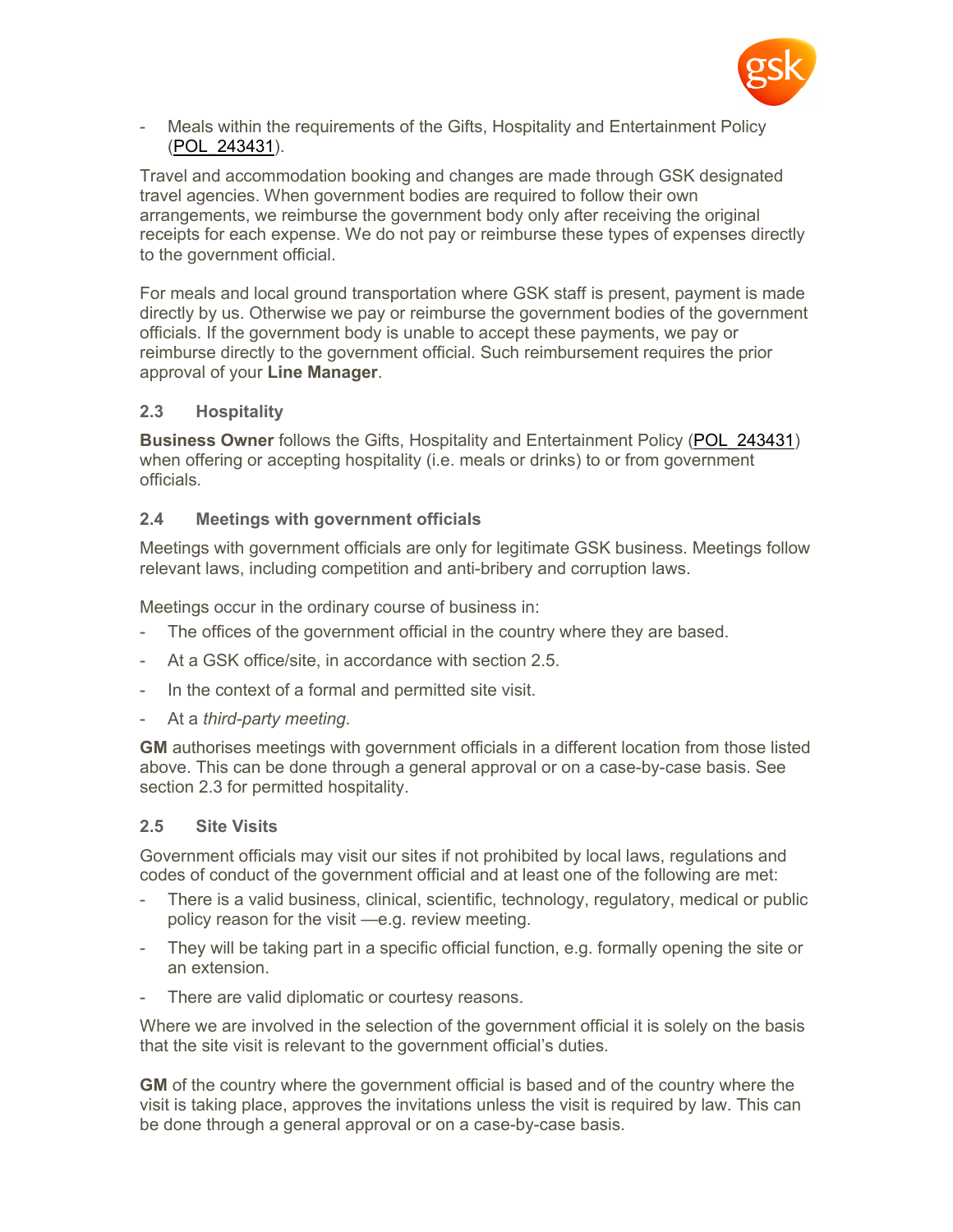

Where required by local law, **Business Owner** obtains and documents written permission from the government.

## **2.6 Meetings arranged by third parties**

We do not provide direct financial support to government officials to attend meetings arranged by third parties. However, we may provide funding to, or be a member of groups that provide independent financial support to government officials. These groups can include: pharmaceutical or professional associations, bona-fide foundations or educational institutions. The selection of government officials to receive funding is made independently by the third party.

## **2.7 Engaging with current and former government officials**

## **2.7.1 Engaging with current government officials**

We do not contract the paid services of government officials who have an actual or perceived position of influence which could affect our business. Exceptions are only allowed in rare circumstances and require **CET member / delegate** approval per section 2.9.

**CET member / delegate** approval is not required when engaging government officials to provide a service without a fee, so long as:

- we do not pay expenses, nor offer any special or token payments, such as an honorarium; and
- the agreed terms (e.g. date, scope, confidentiality, duration, etc.) are documented (e.g. email exchange, letter of engagement, formal contract, etc).

 Engagements of External Experts who have an influence on government are out of scope (See beginning of section 2).

# **2.7.2 Engagement of former government officials**

Where we engage former government officials (including HCPs/OHS), they are subject to a 'cooling off' period of six months. Engagement includes: full-time employees, complementary workers, or consultants. During this period, they do not work on any GSK matters that they worked on in their prior public-sector role.

To determine if the former government official can work on a GSK matter, and if the 'cooling off' period applies, the **Line Manager** assesses if the work would:

- Create an unfair competitive advantage for GSK
- Create a perceived / actual conflict of interest for GSK
- Conflict with the candidate's undertakings with his/her prior employer
- Impact the government official's compliance with professional integrity rules.

 The aim is to mitigate the risk that a former government official engaged by us abuses, or we induce them to abuse, insider knowledge.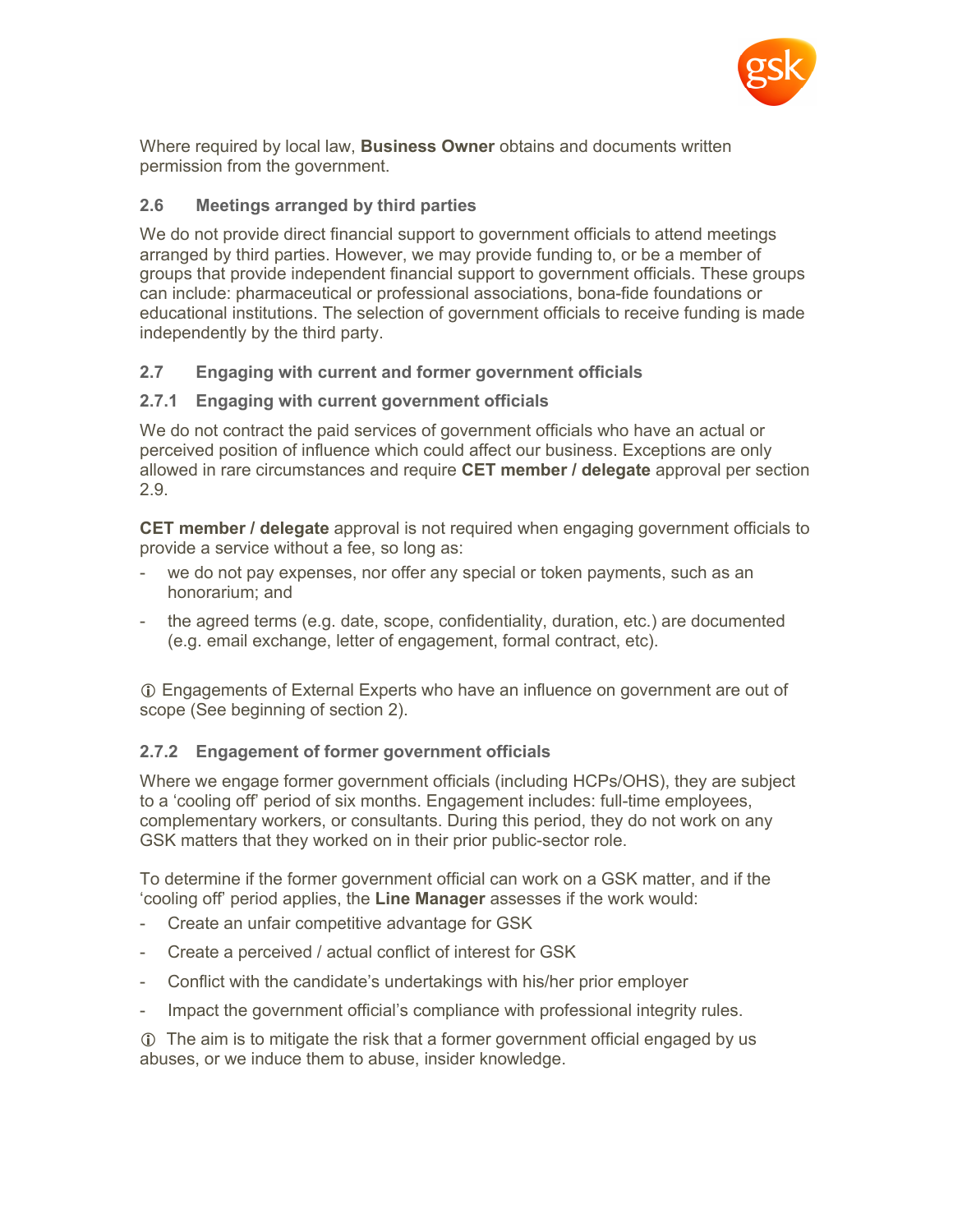

**Line Manager** in charge of the engagement of a former government official subject to the 'cooling off' period obtains approval from the [VP & Head of Global Corporate](http://tinyurl.gsk.com/8852ae)  [Government Affairs & Policy,](http://tinyurl.gsk.com/8852ae) before a contract is signed.

**Line Manager** ensures that during the 'cooling off' period the former government official does not engage (for GSK purposes) with former colleagues still working on projects for GSK. **Line Manager** ensures the public entity is aware of our policy before former government official starts their engagement with GSK.

We consider extending the 'cooling off' period at the request of the former government official or their former employer.'

We only engage former politicians by exception, and only when their skills are key to support our strategic objectives. In these cases, the 'cooling off' period applies.

The 'cooling off' period starts when:

- they have stopped working on GSK matters, or
- they end their engagement with government.

**Line Manager** obtains proof from the former government official's employer.

Apply the stricter 'revolving doors' rules amongst local laws, regulations, relevant codes of conduct, specific contractual arrangements or this Standard.

 Those leaving GSK to work in government respect the confidentiality of information obtained during their time with the company. They avoid any conflicts of interest that might arise associated with GSK business in their new government role.

#### **2.8 Guests**

We do not invite guests or spouses of government officials to any occasion or event. We do not provide or pay for any hospitality or make arrangements for guests or spouses.

#### **2.9 Exceptions**

Before conducting an interaction as per sections 2.2, 2.3, 2.4, 2.7 or 2.8, **Business Owner** obtains written exception from their **CET member / delegate**.

**Business Owner** is responsible for:

- Obtaining written confirmation from the government official that they are not prohibited from conducting the interaction, and
- Completing and submitting the [Exceptions Approval Form](http://tinyurl.gsk.com/92855) for approval.

**CET member / delegate** uses the ABAC Foundation Principles (see section 1.1) to decide if to approve or reject the request.

#### **2.10 Secondments**

Secondments for government officials to work at GSK or our staff to work in government are permitted. **CET member / delegate** approval is not required provided:

- Government officials seconded to GSK:
	- are approved by the **GM**;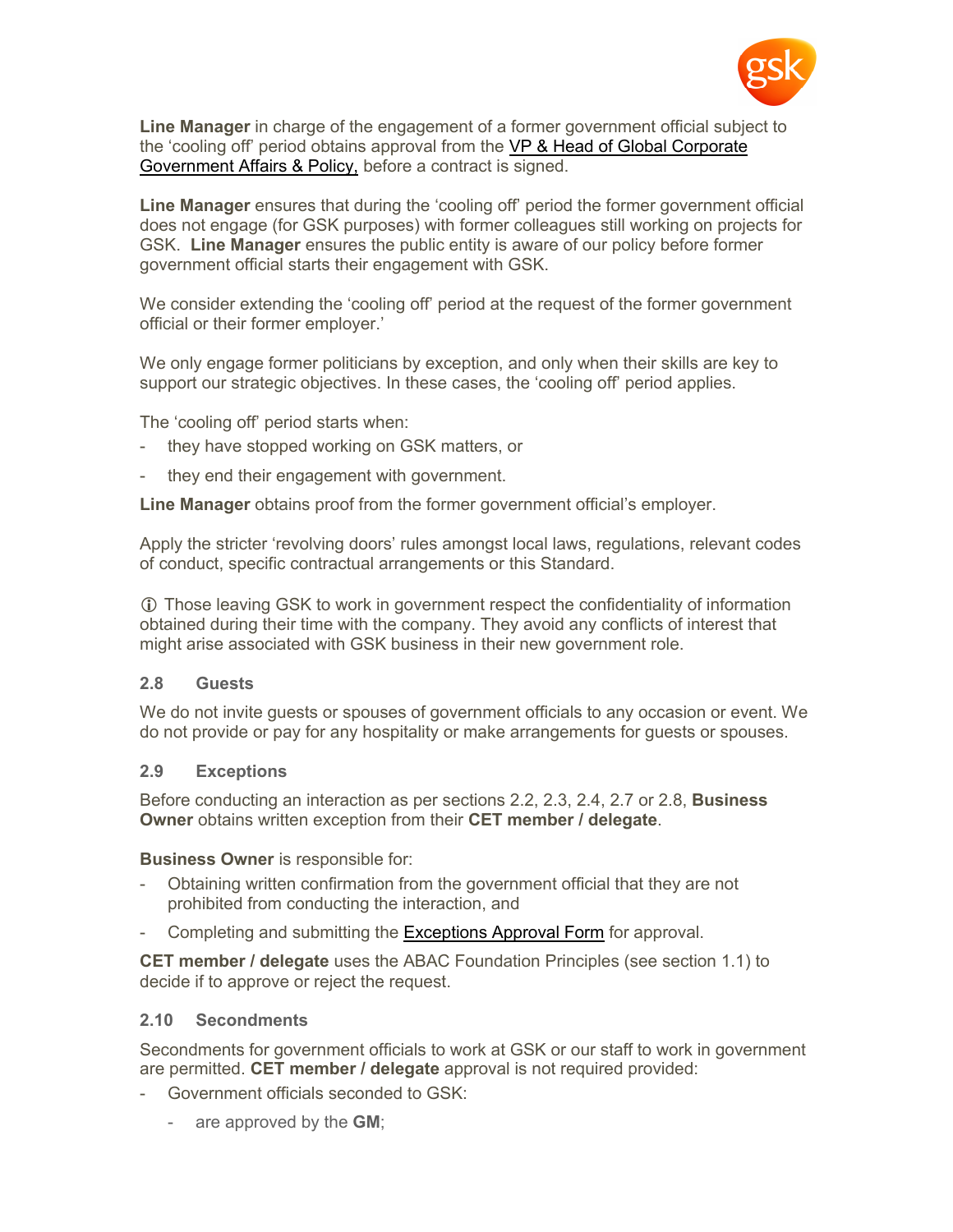

- details of the secondment are shared with the local **Communications and Government Affairs Department**;
- a conflict of interest report is completed and any mitigating circumstances are reviewed and addressed in the secondment agreement;
- there is a secondment agreement between GSK and the Government;
- they do not get involved in any matters related to GSK that they worked on in their government role;
- we do not pay any expenses; and
- payments to cover the cost to the Government body at the pro-rated salary are permitted and paid to the Government body
- Our staff seconded to government:
	- are approved by the local **GM**;
	- details of the secondment are shared with local **Communications and Government Affairs Department**;
	- there is a secondment agreement between GSK and the government;
	- secondees do not get involved in any government matters or discussions related to GSK during the secondment.

#### **2.11 Gifts to and from government officials**

**Business Owner** follows the Gifts, Hospitality and Entertainment Policy ([POL\\_243431](http://tinyurl.gsk.com/756309)).

**2.12 Other transfers of value from governments and government officials to GSK staff**

When you are acting in your capacity as GSK staff,

- do not undertake any paid services for any government or government official.
- you may accept invitations to government arranged / sponsored events (per section 2.13). Reimbursement from the government of any expenses, requires prior approval from your **Line Manager** and review by your **Ethics & Compliance Business Partner**.

When you are acting in a private capacity, obtain written approval from your **Line Manager** with review from your **Ethics & Compliance Business Partner** before

- becoming a candidate for public office or
- accepting a part-time job in government while keeping your job at GSK.
- Undertaking paid services for any government or government official.

 Follow the SOP on Managing and Addressing Personal Conflicts of Interest ([SOP\\_306106\)](http://tinyurl.gsk.com/a2ee38).

#### **2.13 GSK attendance at, and sponsorship of political meetings, conferences or conventions**

We do not make political contributions or sponsor political meetings, conferences or conventions.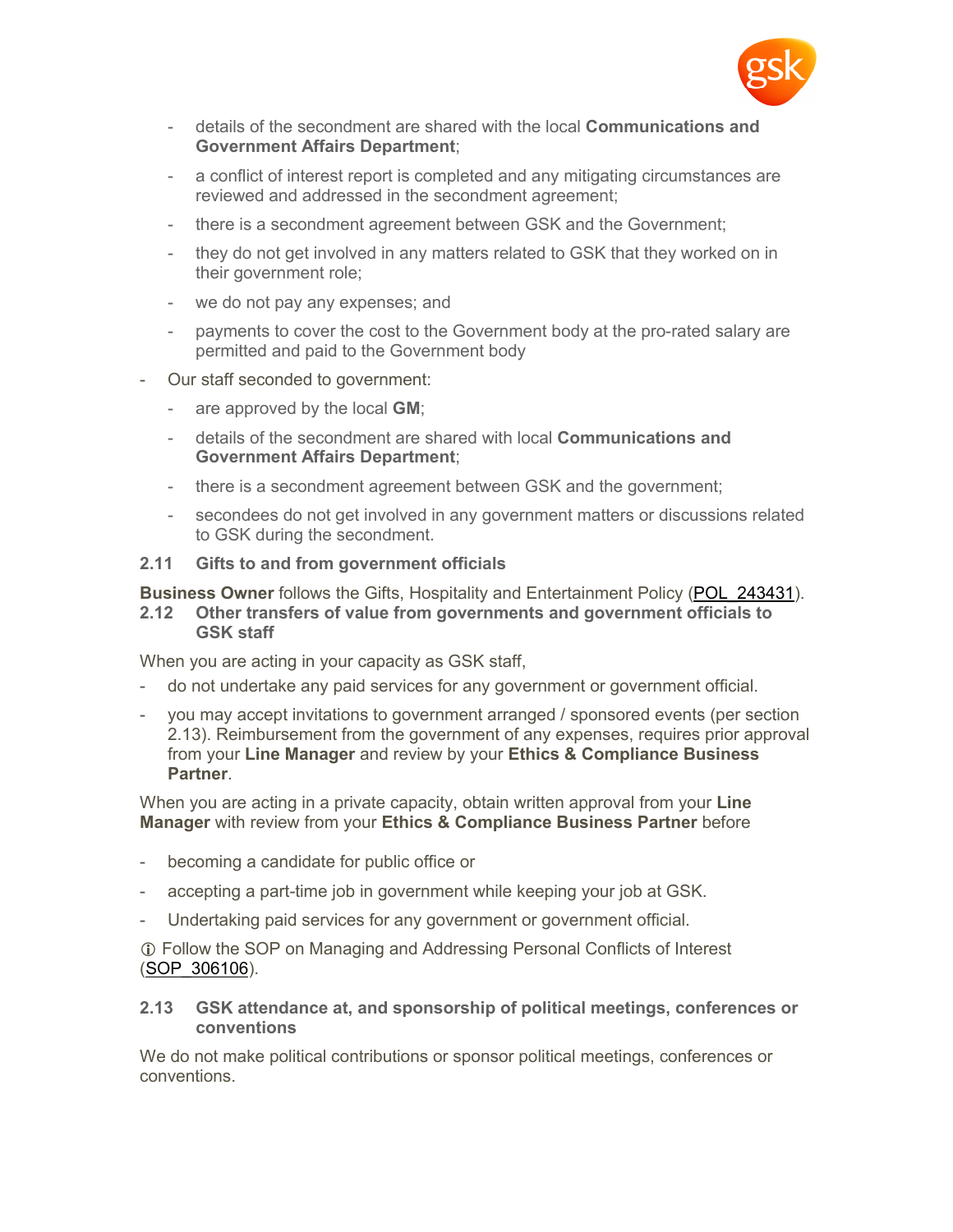

You may attend political meetings, conferences or conventions on behalf of GSK, if you have a valid business reason for attending. GSK pays your entrance fees for such meetings.

You cannot attend political fundraising events on behalf of GSK. You may do so in a private capacity.

We do not sponsor social events at political meetings, conferences or conventions. You may attend social events at such meetings and we pay for the cost of your attendance, if:

- social event is incidental,
- intent of the social event is not to raise funds,
- costs are moderate, and
- there is a valid business reason for attending the event.

We may partner with independent bodies, such as public policy groups, to run satellite meetings at political meetings or conferences. We declare our sponsorship clearly on programme invitations and other meeting or conference related materials. Any hospitality provided at these meetings follow the spirit of the Gifts, Hospitality and Entertainment Policy [\(POL\\_243431](http://tinyurl.gsk.com/756309)).

 Staff contributions to, and by the lawful activities of the GSK Political Action Committee (PAC) in the US are unaffected by the provisions of this section. Staff may attend, on behalf of GSK events arranged, sponsored and/or funded through the GSK PAC.

 English law requires prior shareholder approval for any EU political expenditure, including sponsorship of political organisations, and political contributions. While we have no intention of making any political contributions or incurring any political expenditure, given the broad definition of a 'political' organisation under certain laws, in order to protect us against an inadvertent breach of law, we annually ask our shareholders to approve strictly limited funds to cover payments that could be considered political expenditure or a political donation.

#### **2.14 Documentation**

**Business Owner** is accountable for making sure interactions are documented and retained in line with the Policy on Global Records Retention (POL 87171).

The following transfers of value to and from government officials are recorded in an Interactions Log:

- Travel and accommodation expenses, when authorised as an exception.
- Hospitality when logging is required (see section 2.3).
- All paid contracted services with a government official.
- Gifts to and from a government official.

Transfers of value are logged in the government official's country of residence and in the country where the transfer of value takes place.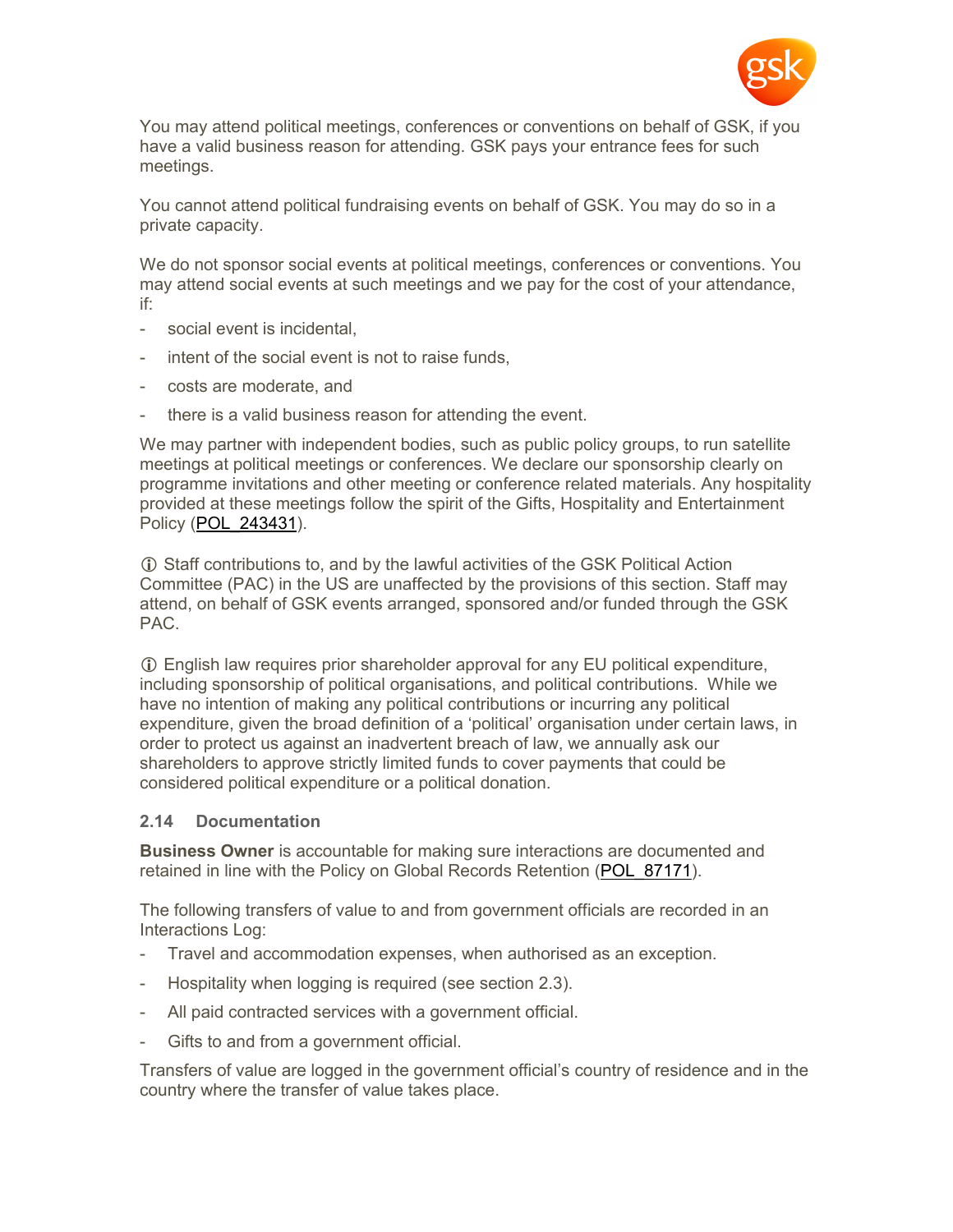

An [Interactions Log Template](http://tinyurl.gsk.com/92855) is available. **Business Owners** can use other formats that meet the requirements of this standard. **BUs** are encouraged to establish a single central log.

The information collected in the log is *personal information* (PI). Follow the Privacy of Personally Identifiable Information Policy (POL 87130).

**RMCB** reviews the log at least yearly to ensure compliance, and that the nature and frequency of interactions with government officials are appropriate. In-country RMCBs are encouraged to consult with each other to ensure adequate oversight.

# **3. Commercial Bribery**

Bribery and corruption among members of the private sector is strictly prohibited.

Commercial bribes relate to giving or receiving anything you or the recipient considers valuable, e.g: cash, gifts, services, job offers, loans, travel expenses, entertainment, hospitality, kickbacks, discounts, rebates, investment opportunities or funding in order to improperly influence any of the following:

- Buying goods or services.
- Provision of funds for GSK.
- Market access
- Research and Development.
- Procurement processes (eg bid rigging or collusion practices). See the Standard on Competition Law [\(STD\\_332366](http://tinyurl.gsk.com/e237df)).
- The lists above are not exclusive.

# **4. Third Party Management**

**Business Owner** responsible for engaging a third party for GSK is accountable for managing the bribery and corruption risk.

Examples of how a third party may get involved corruption include:

- Direct or indirect bribery by the third party.
- Kickback arrangements.
- Deliberate diversion of excessive benefit to a third party controlled by someone who can be perceived as able to be corrupted by us.

The management of our third party's bribery and corruption risk requires the following steps depending on the risk they face:

- Due diligence: ensure and document that there is a:
	- business reason to engage the third party,
	- selection process,
	- FMV or *proportionality assessment,* Consult the [FMV Support Service](http://tinyurl.gsk.com/7ec34b) for further guidance.
	- background check, including checking whether the third party is on GSK's [Prohibited Parties List,](http://tinyurl.gsk.com/73c82a)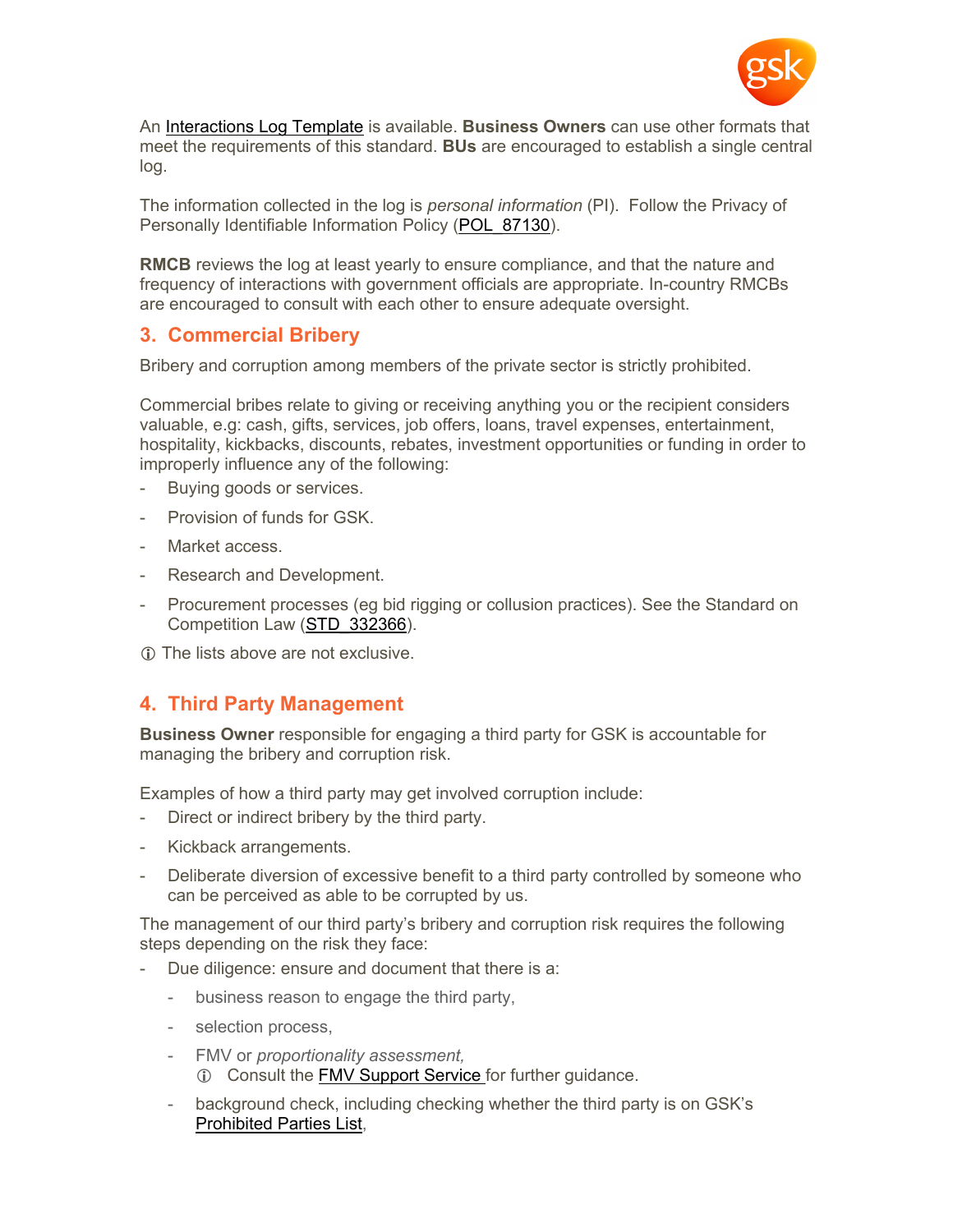

- check and resolution of any conflicts of interest.

Due diligence is refreshed as appropriate to maintain adequate oversight of our third parties.

- Contract: add approved [ABAC contractual clauses](http://tinyurl.gsk.com/58812e) to contracts and purchase orders.
- Training of relevant third parties.
- Monitoring: all types of engagements are subject to management monitoring, and may be subject to independent business monitoring, independent assurance and auditing of the third party.

**Business Owner** ensures that any red flags identified prior to and during the engagement are mitigated or resolved.

The company has established different standards to ensure these requirements are met for each type of engagement, including:

- [Procedure](https://connect.gsk.com/sites/gea/Pages/TPO-risk-management-programme.aspx) for Managing Third Party Risk (SOP 462904)
- Third Party Oversight ABAC Due Diligence SOP (SOP 645825)
- [ABAC Business Development Due Diligence](http://tinyurl.gsk.com/97d634)
- Engaging with external experts to provide services (SOP 344448)
- Grants and donations policy (POL 251355) and procedure (SOP 264719)
- Humanitarian product donations and emergency response procedure (SOP 257308)
- Working with Public Policy Groups [\(SOP\\_264721](http://tinyurl.gsk.com/7d6fd1))

# **5. Solicitation and Extortion**

We avoid opportunities for others to solicit an illicit payment.

There are no adverse consequences for refusing to make an illicit payment, even if that results in a negative impact to the business.

### **5.1 Risk reduction measures**

To reduce the risk of solicitation, GMs are required to encourage:

- Use of electronic communications with external parties.
- Use of internal or external legal support when attending meetings with parties that present a higher risk of solicitation.
- Use of schemes or systems that reduce face-to-face contact when interacting with government officials or making financial transactions, even when this involves payment of a valid fee. This may include:
	- E-invoicing.
	- E-filing of taxes, contributions, licensing.
	- E-procurement, e-tendering, e-sourcing.
	- Electronic platforms for interactions or transactions with governments.
	- Trade facilitation schemes such as authorised operator, expedite shipments, prearrival processing, etc.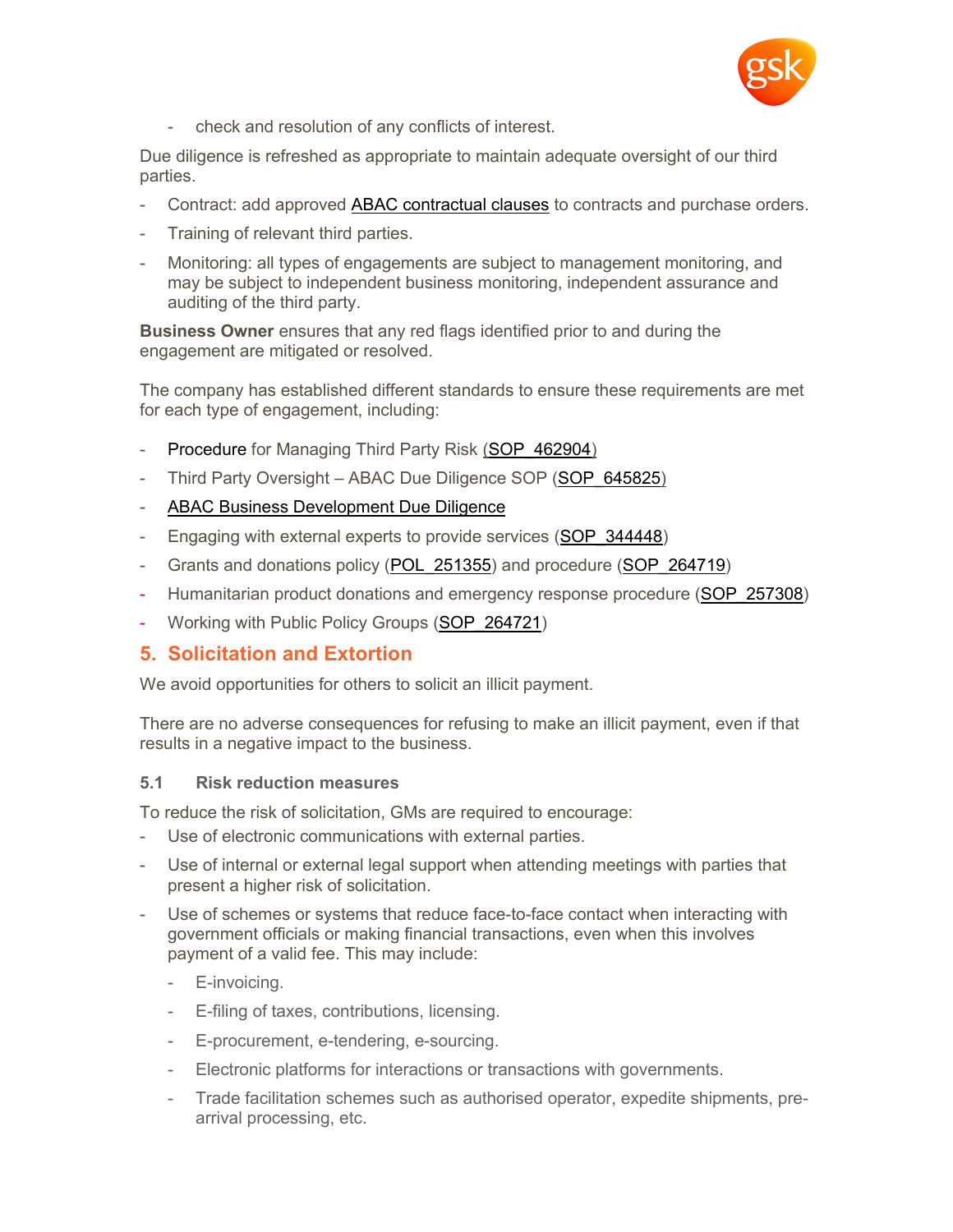

Taking part in open constructive dialogue with external organisations to promote transparency, reduction of corruption risk and any other improvements to the business environment.

 Always conduct these engagements in accordance with relevant competition, procurement and public law, as well as in compliance with section 1.3, if relevant. Consult **Legal** to ensure compliance.

### **5.2 Responding to a demand**

Refuse all solicitations of illicit payments. Depending on the situation, consider the following actions:

- Tell the person demanding the payment that you are required to report the incident, including the details of the person making the demand. Ask to speak to their managers and explain that any payment must be supported by a valid invoice or receipt.
- Assess other options. For instance, if a government official demands a bribe during a routine transaction, ask yourself:
	- Are there other public offices or bodies, which do not pose a bribery risk, that can assist with your matter instead?
	- Are there effective on-line, electronic or postal channels of communication which avoid face-to-face interaction?
	- Can a third person be present going forward to reduce the risk of inappropriate requests (e.g. internal or external counsel)?
- Contact your **Line Manager** as soon as possible. If you are unable to contact your manager, inform them at the earliest possible chance after the event per section 5.4.
	- If the rejection to make a payment poses a security risk, call the 24-hour Corporate Security Control Room at GSK House (London) at +44 (0) 20 8047 3398 during office hours or +44 (0) 20 8047 5555 out of hours.
	- Local senior management may work with other companies facing similar demands and/or with international organisations towards coordinating a joint response to solicitation, either in one-off or systemic situations. Consult **Legal** before discussing any joint approach with another company to prevent violation of competition or procurement laws as well as to ensure compliance with section 1.3 if relevant.
	- Consult with **Legal** for options available to report the incident to the requestor's employer, the police, judicial authorities, or public reporting tools. Where available, consider using High Level Reporting Mechanisms linked to the Organisation for Economic Cooperation and Development (OECD)'s Anti-Bribery Convention.
	- If no other option exists to proceed legally and ethically, the **GM** is accountable, in consultation with the relevant global functions, for taking measures to avoid any bribery or corruption risk.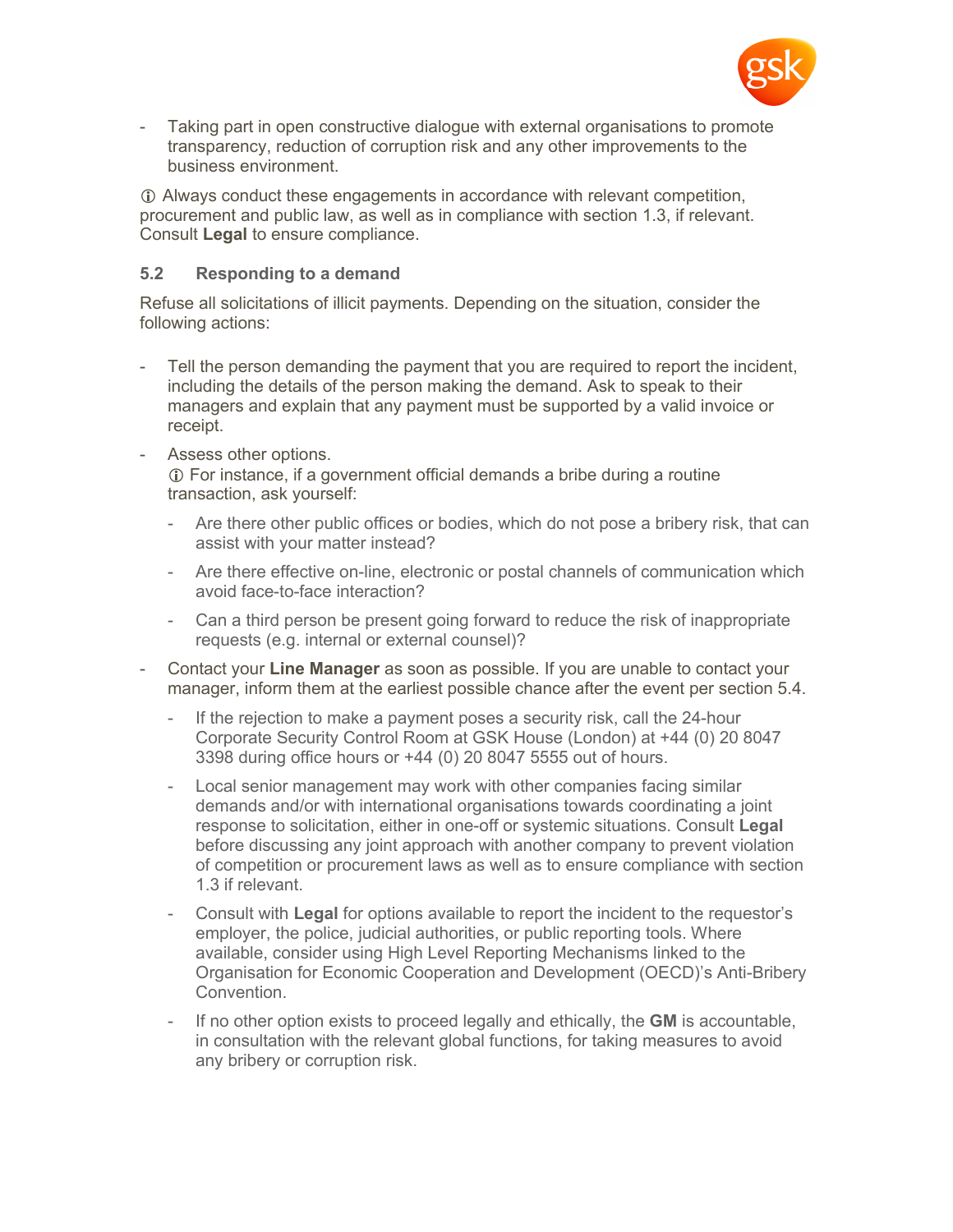

## **5.3 Payments under duress or extortion**

Our security and safety, as well as those of our third parties, are a priority. If at any point during a bribe demand or extortion event you fear for your own safety or for the safety of others, you are allowed to make or offer to make the payment. These instances are rare.

These are called payments under duress and may be legally defensible. These are monitored and require documentation (see section 5.4).

Any instance of such payments being repeated, systemic or accepted as part of the way of doing business are not payments made under duress and are not allowed.

### **5.4 Reporting and recording**

Report to your **Line Manager** and **Ethics & Compliance Business Partner** any demands received for a bribe, whether payment has occurred or not, at the earliest opportunity.

**Ethics & Compliance Business Partner** logs the case right away in the Integrity Issues Case Management (IIM) system, including the name of the relevant Corporate Security contact, so an investigation can start and, if appropriate, security procedures can be revised.

**Ethics & Compliance Business Partner** contacts **Corporate Security** at the earliest opportunity after the report has been made. **Corporate Security** determines if an action plan is needed to manage the retaliation risk and to minimise any future demands or extortions. **Corporate Security** can involve internal and external support, including assistance from diplomatic missions of relevant countries (e.g. UK or US embassies).

If any illicit payment has been made, **Ethics & Compliance Business Partner** ensures payment is recorded accordingly in our books and records. Any attempt to label the book entry under any other description carries severe legal consequences for the company.

# **6. Books and records and payments**

Books and records include accounts, invoices, correspondence, memoranda, tapes, discs, papers, books, and other documents or transcribed information of any type.

All our financial books and records accurately reflect the rationale, purpose, substance and legality of transactions and payments.

We do not induce or facilitate third parties to make incomplete or misleading entries in their records.

We are alert to suspicious transactions where we have concerns regarding the parties involved, the structure and/or its proceeds.

The following practices are prohibited:

- Authorising or funding any transaction that is undisclosed or unrecorded in our books, records and accounts;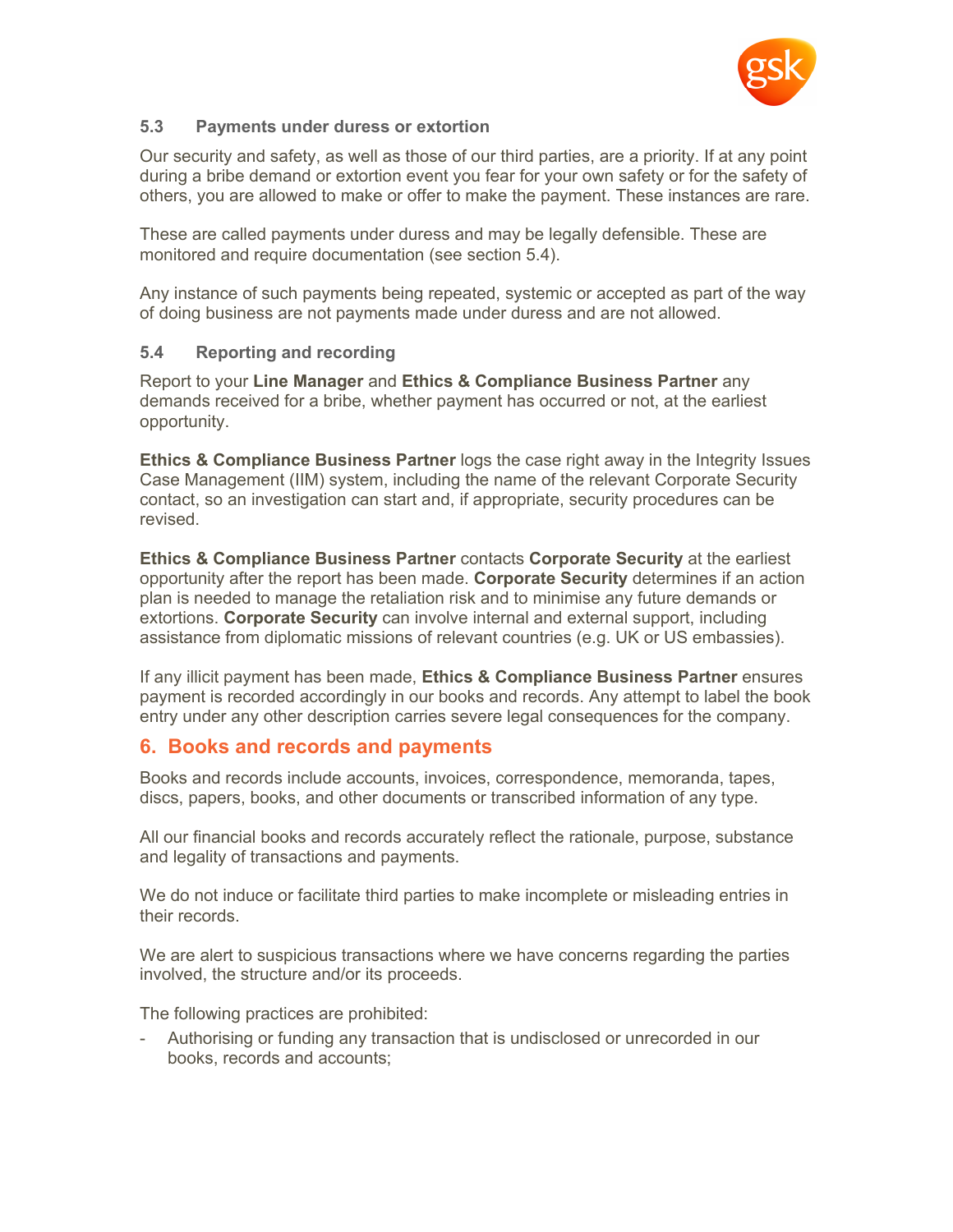

- Approving, inducing or making any payment with the purpose or understanding that any of it will be used for anything other than what is described in the supporting documents;
- Omitting, falsifying or disguising entries in any of our books and records or inducing or facilitating any third party to do so on their own; and
- Paying expenses that are improper, unauthorised, and/or not supported by adequate documentation.
- Dealing with, possessing, concealing or assisting any other person to deal with or conceal funds, assets or property where there is knowledge or suspicion that they relate to an underlying crime or terrorist funding.

If you have custody of books and records, you are responsible for their accuracy and security.

We regard transactions with unusual terms or features, such as use of cash or use of shell companies or entities based in tax havens or high-risk countries, as red flags (see section 4).

Payments are made and received in the country where the third party is resident and in the currency agreed in the contract. We do not make or receive payments to or from unrelated third parties or countries. Any exceptions require specific written approval by a member of the **Finance Leadership Team** supported by written advice from **Legal***.*

**Finance** is responsible for the implementation and monitoring of the required controls to ensure compliance.

We provide further details of our transactions in response to valid requests –e.g.

- internal or external auditors
- GSK staff investigating allegations of misconduct
- tax authorities
- regulators
- government officials
- the police

If you become aware or have any suspicion that you are dealing with or are being asked to deal with, conceal or possess proceeds of any crime, this is reported immediately to **Legal**.

# **7. Employment Practices**

The following employment practices are directly linked to the management of our bribery and corruption risk:

#### **7.1 Pre-employment screening**

Pre-employment / pre-engagement screening is used to help protect our employees, assets, intellectual property and products. This screening checks that the people we hire have:

- the qualifications they claim
- the experience required for their positions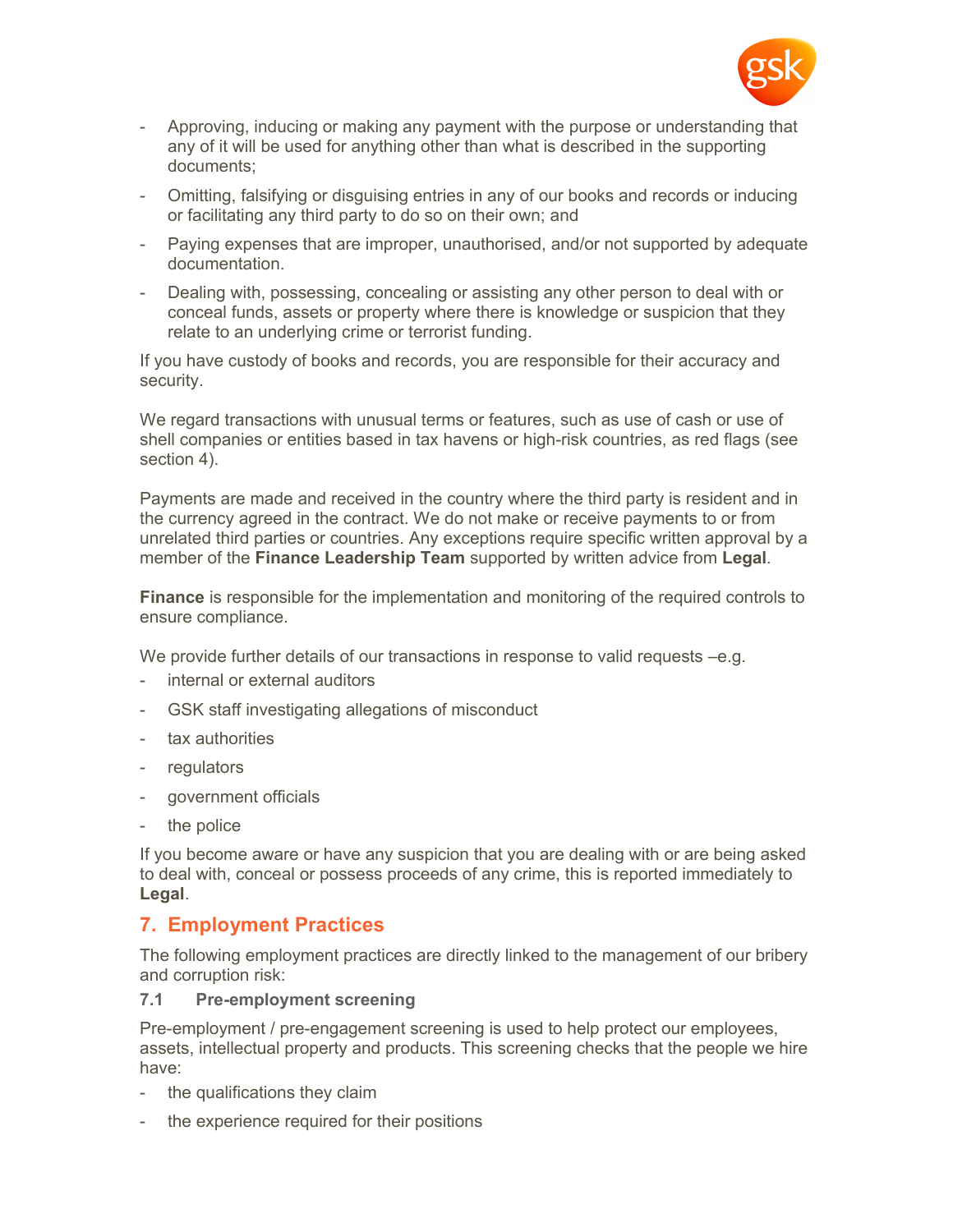

- the alignment with our values and expectations
- no history of bribery and corruption.
- $\oplus$  See the Pre-employment / Pre-engagement Screening SOP (SOP 144388).

## **7.2 Compensation and performance assessment**

All employees are assessed on what and how they have achieved it in alignment with our values and expectations. Disciplinary actions from ABAC violations (e.g. failure to complete the ABAC mandatory training) are considered in performance reviews.

## **C** See [our Performance System hub](http://tinyurl.gsk.com/eb3697).

## **7.3 Discipline and enforcement**

We review the facts of an ABAC investigation and consider whether the conduct warrants a disciplinary process. Disciplinary decisions are based on available information. Disciplinary action and sanctions are based on consistent global standards, and in line with local requirements. Certain confirmed allegations may warrant immediate dismissal.

## **7.4 Global recoupment ('claw back')**

Employees who engage in bribery or corruption may be subject to the recoupment policies.

**T** See the Executive Financial Recoupment Policy (POL 244070) and the Global Senior Manager Financial Recoupment Policy (POL 309828).

### **7.5 Reward and recognition**

We reward high performance and recognise outstanding achievements of employees consistent with our values and expectations. This includes helping the ABAC Programme improve by introducing new best practices or helping us reform current ways of working.

### $\odot$  See our [Reward and Recognition hub.](http://tinyurl.gsk.com/c9b980)

We support anyone who reports violations of ABAC standards or controls through our "Speak up" channels. Following the close of an investigation, appropriate recognition may be given to the employee who reports the concern.

 See the Safeguarding People Who Report Unethical or Illegal Conduct SOP ([SOP\\_224234\)](http://tinyurl.gsk.com/18bdbb).

# **8. Other ABAC controls**

This Policy is supported by other ABAC controls and all form the ABAC Network of Standards and Controls. The full list can be found [here.](http://tinyurl.gsk.com/e5dd63)

You are responsible for making sure that other stricter and specific standards or controls relevant to your BU are always followed.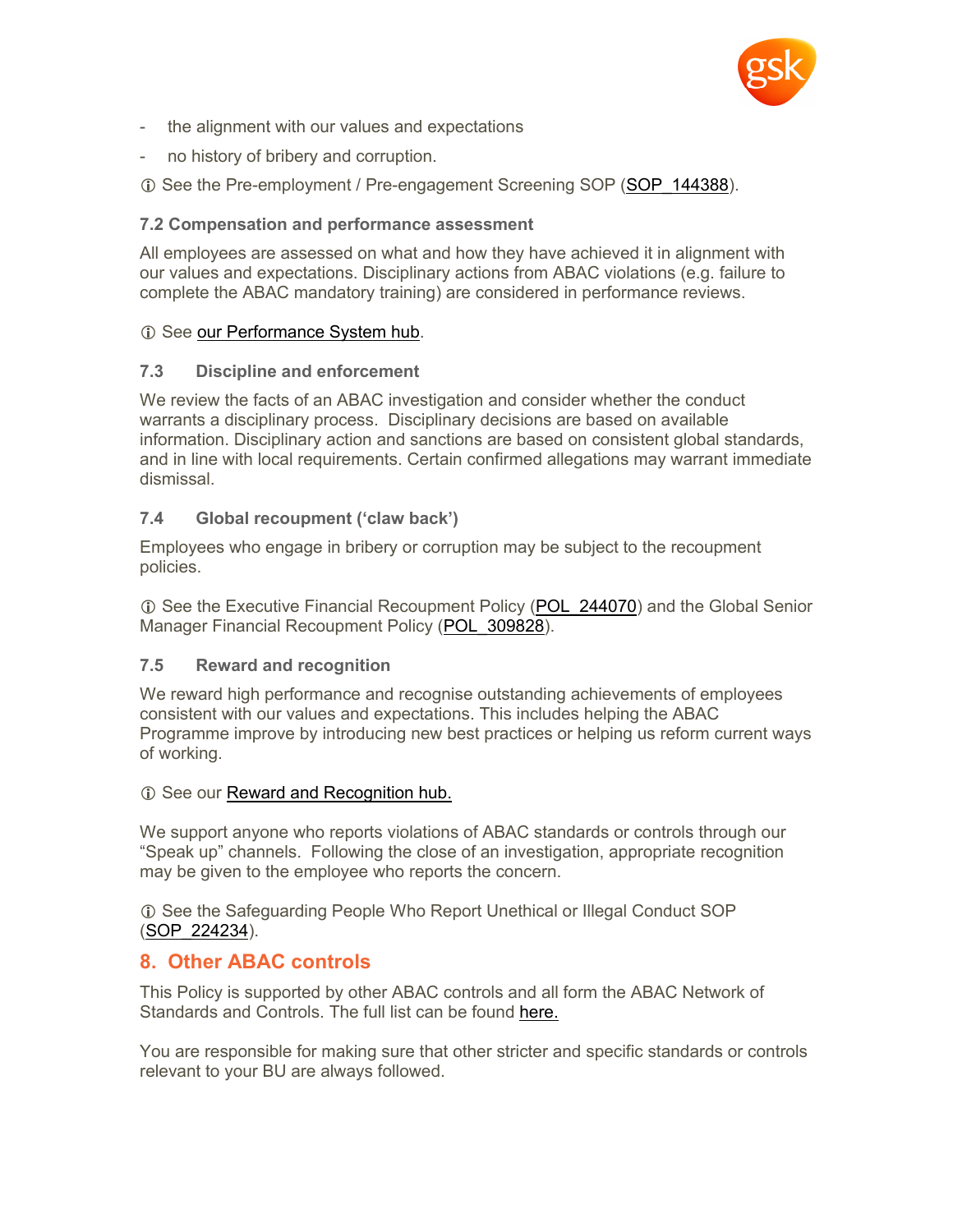

# **Risk Management and Monitoring**

# **What monitoring is required for this policy?**

GSK's Internal Control Framework (ICF) requires management have appropriate monitoring in place to address and reduce company risks. GSK's Enterprise Risk Plans (as adapted by businesses and functions) outline monitoring expectations for management to facilitate effective risk management.

Questions on risk management and monitoring can be raised to your business area [Ethics & Compliance Business Partner,](http://tinyurl.gsk.com/4c54ce) the Business Monitoring Strategy Group in Global Ethics and Compliance, or the aligned Enterprise /Business Risk Owners.

# **What risks and business activities does this policy address?**

| <b>Risk Areas</b>                               | <b>Business Activities</b>                                                                             |
|-------------------------------------------------|--------------------------------------------------------------------------------------------------------|
| Anti-bribery and Corruption<br>(ABAC) All Areas | Research and development; Make; Move;<br>Commercialise; Working externally; Manage the<br>organisation |

#### **Glossary**

Definitions of terms stated in this document and shown below can be found in the online [GSK Written Standards Glossary.](http://tinyurl.gsk.com/ea5894)

### **Glossary Terms**

| <b>Fair Market Value</b>                | <b>Other Healthcare</b><br>Staff (OHS) | Third party<br>meeting  |
|-----------------------------------------|----------------------------------------|-------------------------|
| Proportionality<br>Assessment           | <b>Public Policy</b><br>Groups         | Personal<br>Information |
| Collective Actions                      | Market Research                        |                         |
| <b>External Expert</b>                  | <b>Third Party Meeting</b>             |                         |
| <b>Healthcare</b><br>Professional (HCP) | Personal<br>Information                |                         |
|                                         |                                        |                         |

# **Speak Up: Raise Questions or Concerns**

If you are unsure about how to apply this policy or feel you need to raise an exception to it please bring this to the attention of your manager or **Ethics & Compliance Business Partner** as applicable.



If you see any violations of this company policy, please report it through the appropriate Speak Up channels. To find your local Speak Up integrity line number or to report online, please visit: [www.gsk.com/speakup](http://www.gsk.com/speakup)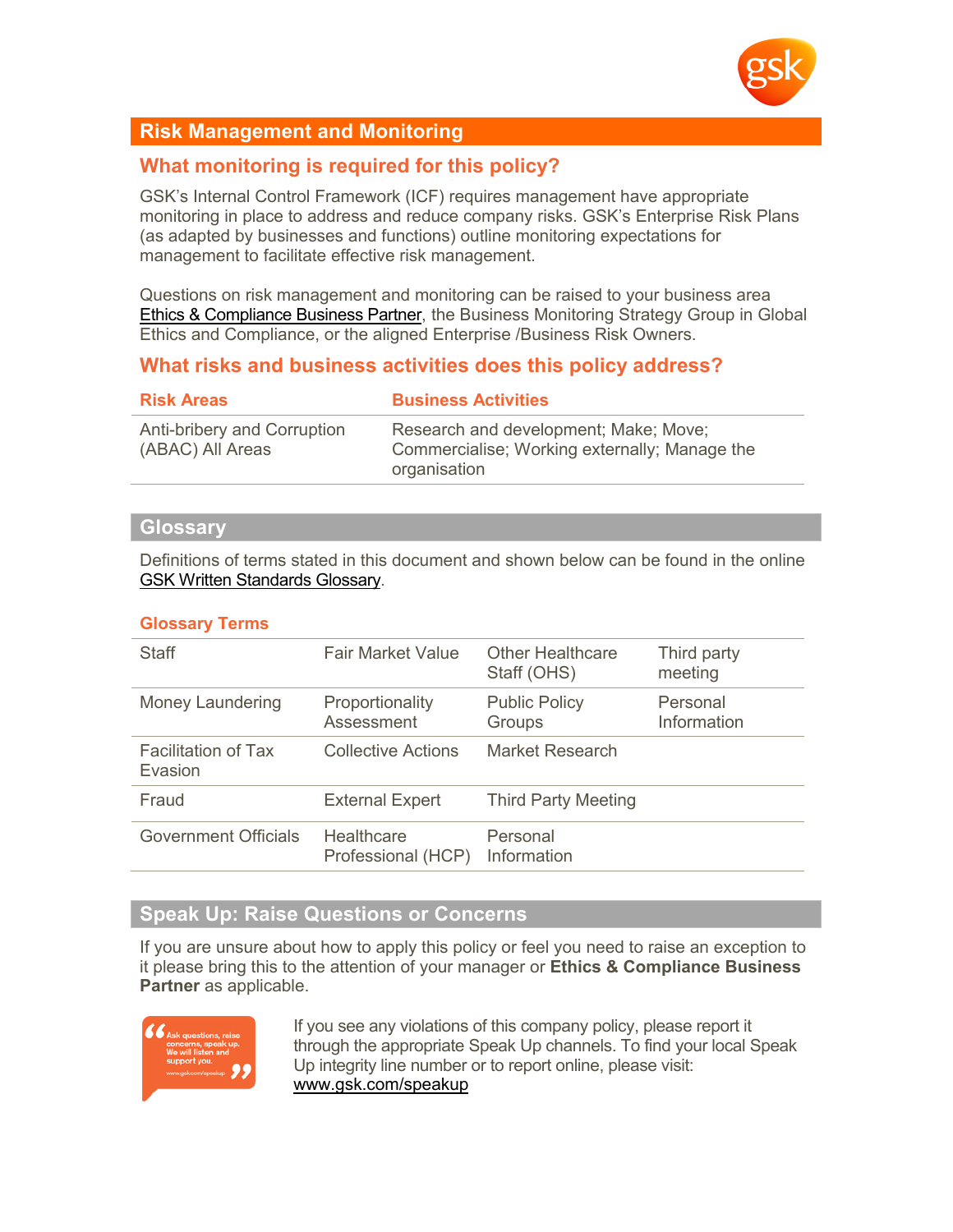

# **References**

# **Related Documents:**

| Doc Code & No.           | <b>Doc Name</b>                                                                                                      | <b>Doc Relationship</b>                   |
|--------------------------|----------------------------------------------------------------------------------------------------------------------|-------------------------------------------|
| POL 251355<br>SOP 264719 | Grants and Donations Policy &<br>Procedure                                                                           | <b>Contains relevant ABAC</b><br>controls |
| SOP 191843               | Protecting and Mitigating Risk from<br><b>External and Internal</b><br><b>Communications Activities</b><br>Procedure | <b>Contains relevant ABAC</b><br>controls |
| STD 344428               | Code of Practice for Promotion and<br>Scientific Engagement for<br><b>Prescription Medicines</b>                     | <b>Contains relevant ABAC</b><br>controls |
| STD-CHC-401              | Code of Practice for Promotion and<br><b>Scientific Engagement for Consumer</b><br>Healthcare                        | <b>Contains relevant ABAC</b><br>controls |
| SOP 344448               | Engaging with External Experts to<br><b>Provide Services</b>                                                         | <b>Contains relevant ABAC</b><br>controls |
| SOP 264721               | <b>Working Public Policy Groups SOP</b>                                                                              | <b>Contains relevant ABAC</b><br>controls |
| POL 243431               | Gifts, Hospitality and Entertainment<br>Policy                                                                       | <b>Contains relevant ABAC</b><br>controls |
| SOP 306106               | SOP on Managing and Addressing<br><b>Personal Conflicts of Interest</b>                                              | <b>Contains relevant ABAC</b><br>controls |
| POL 87191                | Policy on Global Records Retention                                                                                   | <b>Contains relevant ABAC</b><br>controls |
| STD 332366               | <b>Standard on Competition Law</b>                                                                                   | <b>Contains relevant ABAC</b><br>controls |
| SOP 462904               | Procedure for Managing Third Party<br><b>Risk</b>                                                                    | <b>Contains relevant ABAC</b><br>controls |
| SOP 257308               | Humanitarian product donations and<br>emergency response procedure                                                   | <b>Contains relevant ABAC</b><br>controls |
| SOP 144388               | Pre-employment / Pre-engagement<br>Screening SOP                                                                     | <b>Contains relevant ABAC</b><br>controls |
| POL 244070               | <b>Executive Financial Recoupment</b><br>Policy                                                                      | <b>Contains relevant ABAC</b><br>controls |
| 309828<br><b>POL</b>     | <b>Global Senior Manager Financial</b><br><b>Recoupment Policy</b>                                                   | <b>Contains relevant ABAC</b><br>controls |
| SOP 224234               | Safeguarding People Who Report<br>Unethical or Illegal Conduct SOP                                                   | <b>Contains relevant ABAC</b><br>controls |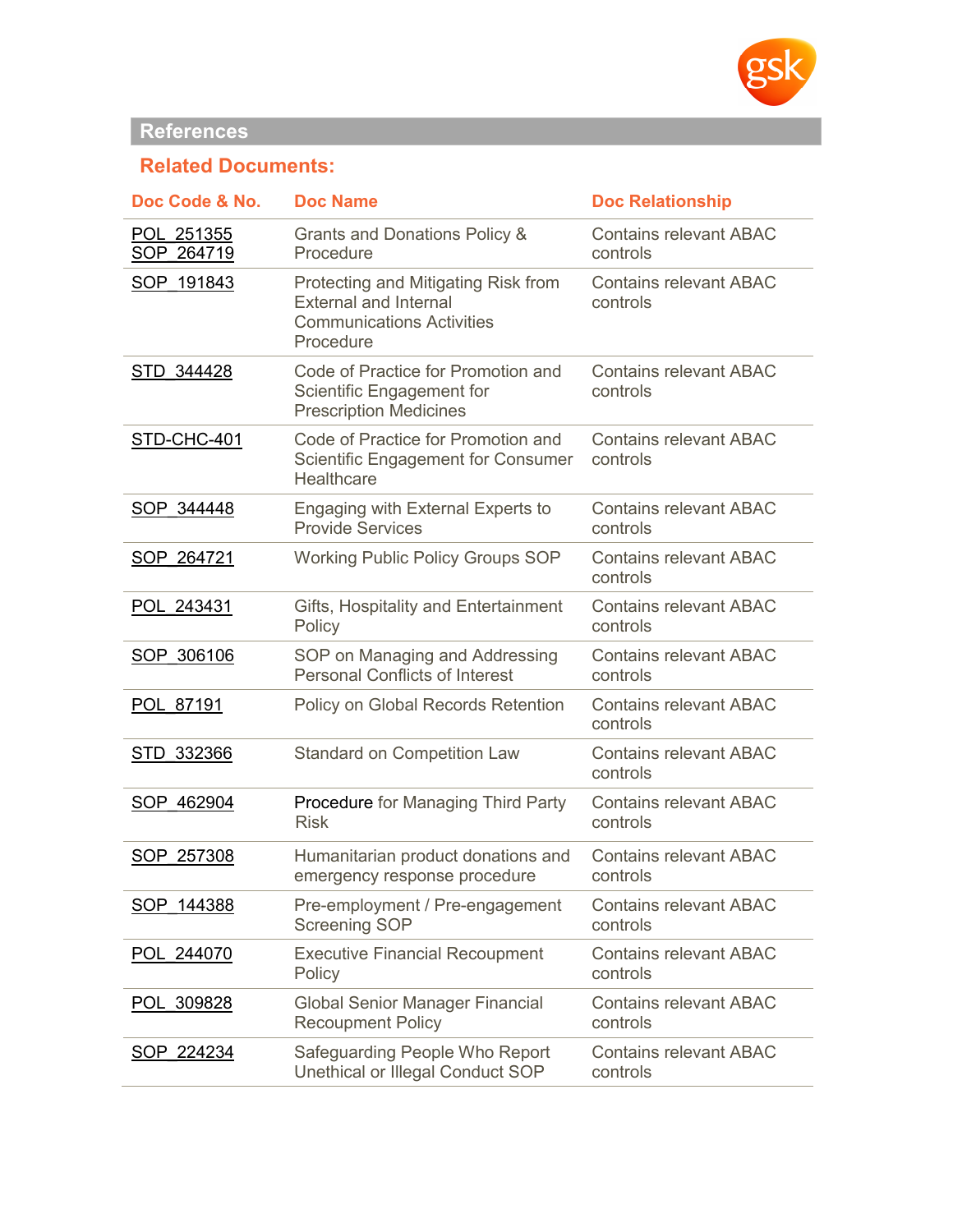

# **Additional Related Information:**

| <b>Information</b>        | Where to find it                                                                                                                                                         |
|---------------------------|--------------------------------------------------------------------------------------------------------------------------------------------------------------------------|
| <b>Training</b>           | Mandatory ABAC annual training is provided to staff per their risk<br>exposure. It is everyone's responsibility to complete such training<br>in the specified timelines. |
|                           | Managers ensure that there is a clear documentation trail<br>confirming completion of ABAC training assigned to staff.                                                   |
| Web<br><b>Communities</b> | Additional supplementary materials can be found on the ABAC<br>Website                                                                                                   |

# **Administration**

| Governance<br><b>Board Approval:</b> | <b>ABAC Governance Board</b>                                                                                                                                                                                                                                                 |  |
|--------------------------------------|------------------------------------------------------------------------------------------------------------------------------------------------------------------------------------------------------------------------------------------------------------------------------|--|
| Governance<br><b>Approval Date:</b>  | 19-MAR-2018                                                                                                                                                                                                                                                                  |  |
| Owner:                               | Nick Hirons, SVP Global Ethics and Compliance                                                                                                                                                                                                                                |  |
| Author:                              | Maria Arbona, Manager<br>ABAC Governance and External Engagement, GEC                                                                                                                                                                                                        |  |
| Legal<br><b>Approvers:</b>           | Keith Gandy, Assistant General Counsel, Legal Corporate Functions                                                                                                                                                                                                            |  |
| <b>History:</b>                      | This policy supersedes and replaces POL 150091 (12.0) - Anti-Bribery<br>and Corruption Policy.                                                                                                                                                                               |  |
|                                      | <b>Changes since last revision</b>                                                                                                                                                                                                                                           |  |
|                                      | Typographical change from version 12.0 to 13.0 at section 2.8 from "Grants" to<br>"Guests". All of the changes below still apply                                                                                                                                             |  |
|                                      | Overall:                                                                                                                                                                                                                                                                     |  |
|                                      | ABAC Policy (POL-GSK-007), POL 150091 and ABAC Standard STD 455141<br>a.<br>have been consolidated in this Policy and the ABAC Standard is retired.                                                                                                                          |  |
|                                      | General plain English review and adaptation to new corporate format.<br>b.                                                                                                                                                                                                   |  |
|                                      | Inclusion of language related to the prevention of facilitation of tax evasion and<br>C.<br>anti-money laundering.                                                                                                                                                           |  |
|                                      | <b>Interactions with Government Officials:</b><br>Removed 'external experts' from the Standard's scope. Controls regarding<br>a.<br>engagement of external experts with influence on government have been<br>transferred to SOP 344448 (Engagement of External Experts SOP). |  |
|                                      | Clarified the role of legal and of the GM in determining the status of a<br>b.<br>government official.                                                                                                                                                                       |  |
|                                      | Clarified that provision of simple local ground transportation does not require<br>C.<br>CET exception.                                                                                                                                                                      |  |
|                                      | Clarified that GM can provide general or case-by-case approval regarding<br>d.<br>acceptable venues for meetings with GOs.                                                                                                                                                   |  |
|                                      | Clarified that logging of transfer of values to GOs is done in the GO country of<br>е.<br>residence and where the interaction takes place.                                                                                                                                   |  |
|                                      | Removed the requirement to log unpaid services, focusing only on transfers of<br>f.                                                                                                                                                                                          |  |